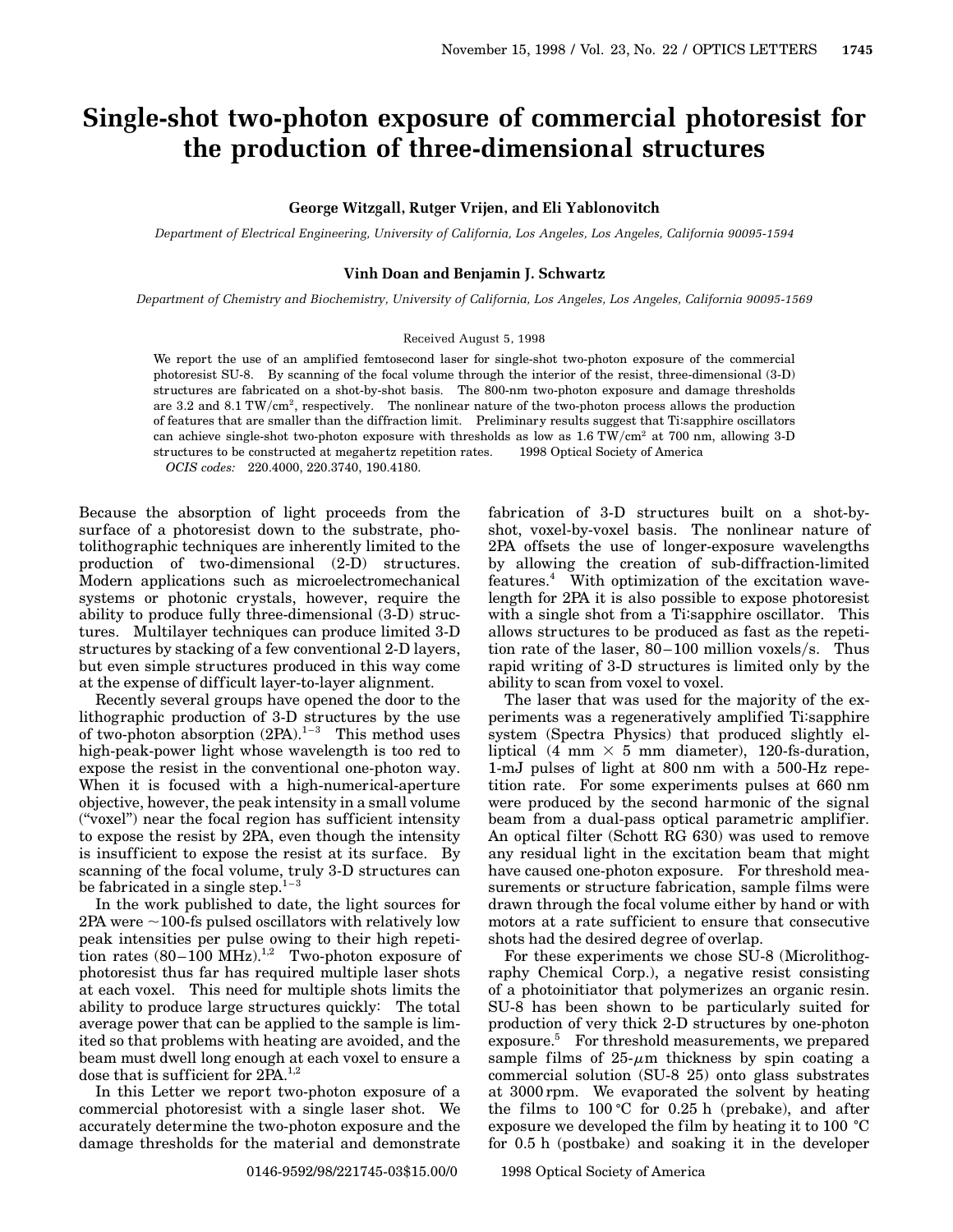solution for 0.5 h, as is standard for developing onephoton structures from this material. Some 3-D structures washed off the substrate during development owing to the small contact area between the exposed resist and the substrate. We largely alleviated this problem by first spinning a thin film of the resist onto the substrate and developing it thermally by curing at 300 °C from  $2-5$  min and then overlaying a thick layer of resist for two-photon exposure (i.e., adhesion of developed resist is better to developed resist than to glass).

The UV–visible absorption spectrum of an unexposed, undeveloped SU-8 film is shown in Fig. 1. Clearly, neither the resin nor the initiator has any onephoton absorption at 800 nm, so exposure at this wavelength must be due to a two- or higher-order photon process. As discussed below, the damage and exposure thresholds for SU-8 at 800 nm differ by only a factor of 2.5. This limited range makes studying the intensity dependence to determine the precise order of the exposure process difficult. Thus, although we refer to the absorption events leading to exposure as twophoton, there remains the possibility that initiation results from higher-photon processes.

Figure 2 shows optical micrographs of the developed resist following exposure to  $\sim$ 120-fs, 800-nm pulses of four different energies, focused to a near-diffractionlimited elliptical spot (FWHM) of  $\sim$ 130  $\mu$ m  $\times$  160  $\mu$ m with a 1-m focal-length lens. The top left-hand panel shows the result of exposing the resist to a single pulse with 300  $\mu$ J of energy. At this energy most of the center of the exposed region is simply burned away. At lower intensities near the edge of the spot, however, there is a region where the resist has been developed but not damaged. Outside this region the resist remains unexposed; the exposed region is made visible by the dark shadow projected from the exposed to the unexposed regions. The overall size of the developed spot is  $\sim$ 210  $\mu$ m  $\times$  150  $\mu$ m. The top righthand panel shows the result of using a  $180-\mu J$  pulse. Clearly this energy is just above the damage threshold at the center of the beam, whereas the rest of the spot is uniformly exposed. The bottom left-hand panel shows the slightly smaller and uniform spot produced just below the damage threshold by use of incident energy of 120  $\mu$ J. Finally, the bottom right-hand panel shows what happens just as the two-photon exposure threshold of 60  $\mu$ J is reached. The developed spot ( $\sim$ 70  $\mu$ m  $\times$  50  $\mu$ m) is smaller than the diffractionlimited beam, indicating that only the center of the beam profile was intense enough to expose the resist. This nonlinearity of the resist response can thus be used to our advantage: With careful control of the light intensity, it is possible to produce features in the resist that are smaller than the diffraction limit.<sup>4</sup>

Using a series of micrographs like those shown in Fig. 2, we determined that the threshold for twophoton exposure is  $3.2 \text{ TW/cm}^2$  and that for optical damage is  $8.1 \text{ TW/cm}^2$ . Thus there is a factor-of-2.5 window for two-photon exposure of SU-8 without damage. With the full energy available from amplified Ti:sapphire lasers, single-slot exposure through masks should be possible for areas of the order of  $1 \text{ mm}^2$ , allowing rapid production of large-scale devices. Moreover, at these thresholds, the single-shot two-photon exposure threshold is within reach of currently available high-power Ti:sapphire oscillators. Preliminary results obtained with only 100-mW average power at 700 nm from an 80-MHz oscillator with 60-fs pulses focused to a  $1-\mu m$  spot show single-shot two-photon exposure with a  $1.6$ -TW/cm<sup>2</sup> threshold. Thus, the rate at which structures can be written is limited only by the ability to scan from voxel to voxel, all the way up to the 80-MHz repetition rate of the oscillator; this is a significant improvement over previous efforts in which the beam was required to dwell at each location for  $10^4 - 10^6$  shots.<sup>1-3</sup>

Since SU-8 is not optimized for two-photon work, there is significant room for improving the window between exposure and damage by specific tailoring of the initiator and the resist. The preliminary data with the oscillator discussed above also suggest that the threshold can be lowered by use of a more suitable wavelength. To verify this we examined the resist after it was exposed to femtosecond pulses at 660 nm. As is evident from Fig. 1, the one-photon absorption of SU-8 is significantly greater at 330 than at 400 nm, providing more states for two-photon excitation at 660 than at 800 nm. We find that the two-photon exposure threshold at 660 nm is  $\sim$  5 times lower than that at 800 nm and roughly half that at 700 nm, whereas the threshold for optical damage is not significantly changed. Thus, with proper choice of excitation



Fig. 1. Optical absorption spectrum of an unexposed SU-8 film.



Fig. 2.  $\sim$  250  $\mu$ m  $\times$  200  $\mu$ m optical micrographs of developed SU-8 following exposure to  $\sim$ 120-fs, 800-nm pulses with energy of 300  $\mu$ J (top left), 180  $\mu$ J (top right), 120  $\mu$ J (bottom left), and 60  $\mu$ J (bottom right).